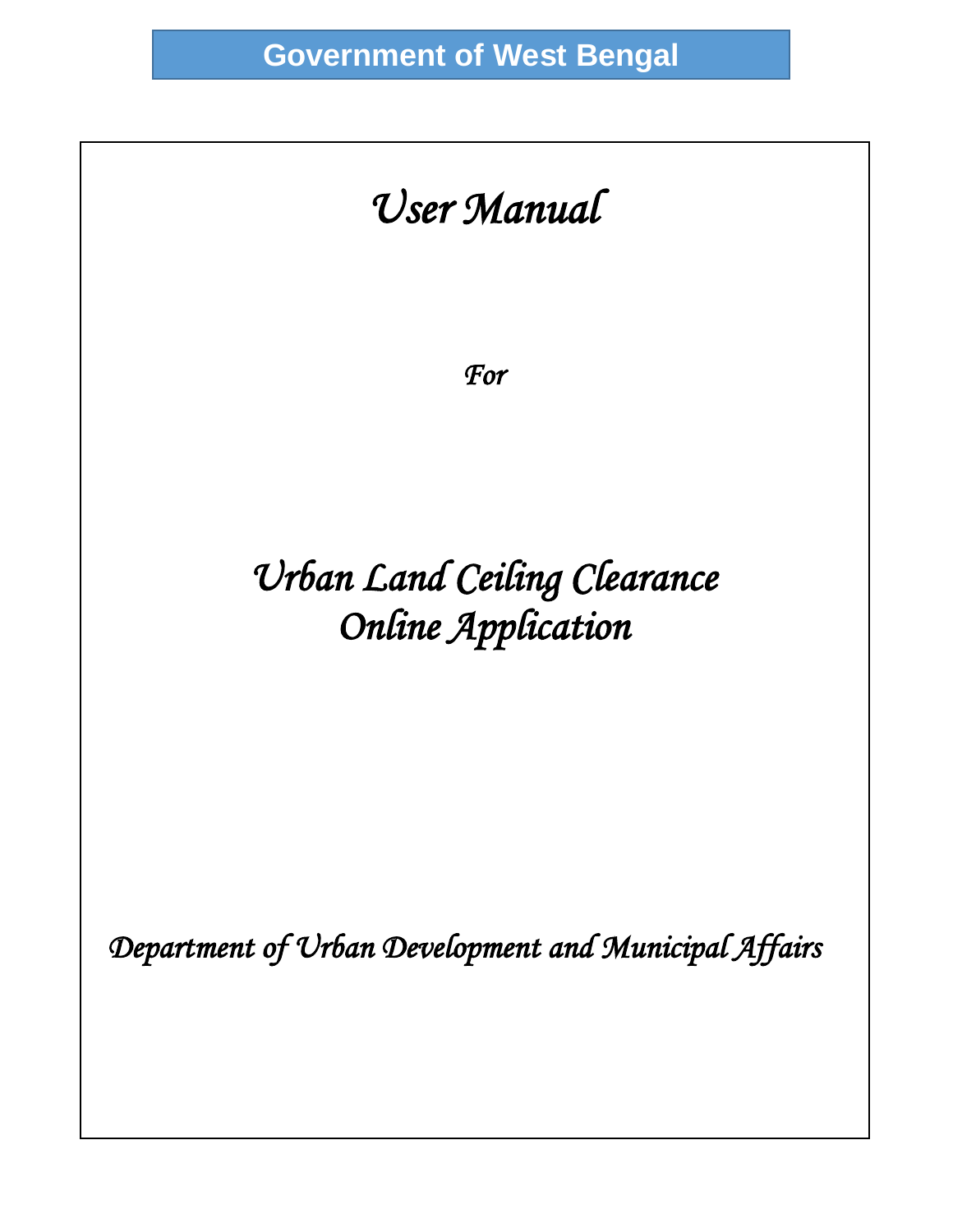### **Annexure I**

**Implement a system that allows online application submission, tracking of status for document submission and get NOC online.**

#### **URL : [https://ulcudma.wb.gov.in](https://ulcudma.wb.gov.in/)**

**Online Urban Land Ceiling Clearance**

#### **Supporting Details:**

| SI. No. | <b>DESCRIPTION</b>                       | Page<br><b>No (s).</b> |
|---------|------------------------------------------|------------------------|
| 1.      | <b>Index</b>                             | 3                      |
| 2.      | <b>Apply</b>                             | 3 & 4                  |
| 3.      | <b>Tracking of Application or Status</b> | 4                      |
| 4       | <b>Important Instruction</b>             | 5 & 6                  |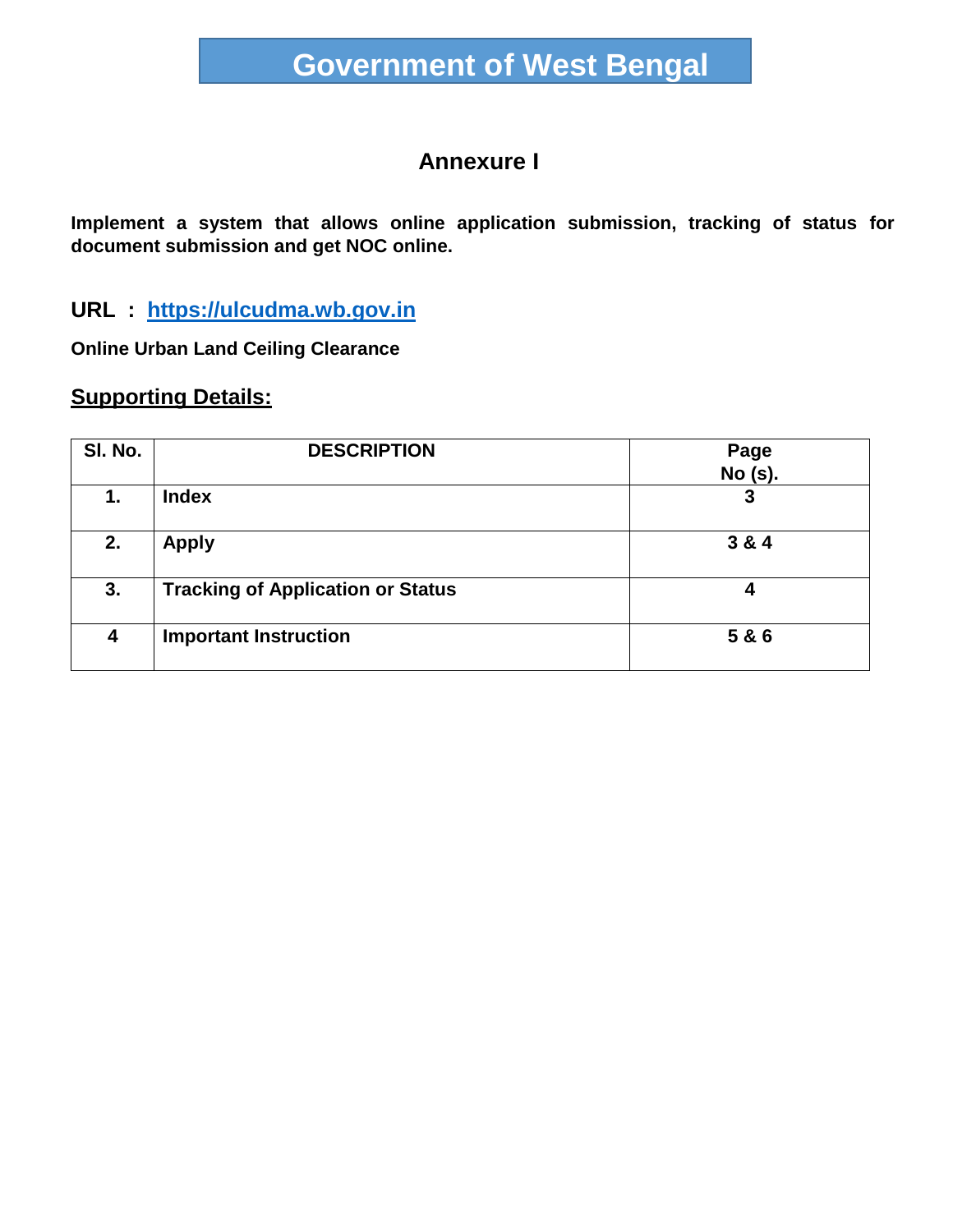### **Index:**

#### **Online System of Urban Land Ceiling Clearance Application**

**URL :** https://ulcudma.wb.gov.in

#### **1. Home page**



## **Apply:**

#### **Online System of ULC Clearance Application for New Application:** https://ulcudma.wb.gov.in/ulc-apply

#### **2. Apply Page**

| $\pm$<br>$\times$<br>UI C I UD & MA Dent.<br>ULC   UD & MA Dept. |                                                                                                                  |                     |                   |                      |              |               |           | σ     |  |
|------------------------------------------------------------------|------------------------------------------------------------------------------------------------------------------|---------------------|-------------------|----------------------|--------------|---------------|-----------|-------|--|
| $C$ $\hat{w}$<br>$^\copyright$<br>$\rightarrow$                  | △ 25 https://ulcudma.wb.gov.in/ulc-apply                                                                         |                     |                   |                      | … ⊙ ☆        |               | 不一<br>⊕   | ŵ.    |  |
|                                                                  | <b>Urban Land Ceiling Clearance</b><br>Department of Urban Development & Municipal Affairs, Govt. of West Bengal |                     |                   |                      |              |               |           |       |  |
|                                                                  |                                                                                                                  |                     |                   | Home                 | <b>Apply</b> | <b>Status</b> | ContactUs | Login |  |
|                                                                  |                                                                                                                  |                     |                   |                      |              |               |           |       |  |
| <b>Account Information</b>                                       |                                                                                                                  |                     |                   |                      |              |               |           |       |  |
| 1. Applicant(s) Name *:                                          |                                                                                                                  | 2. Mobile Number *: | 3. Email $ID^*$ : | 4. Police Station *: |              | 5. PIN *:     |           |       |  |
| Enter your full name                                             |                                                                                                                  | Enter mobile number | Enter email       | Enter police station |              | Enter pin     |           |       |  |
| 6. Postal Address *:                                             |                                                                                                                  |                     |                   |                      |              |               |           |       |  |
|                                                                  |                                                                                                                  |                     |                   |                      |              |               |           |       |  |
|                                                                  |                                                                                                                  |                     |                   |                      |              |               |           |       |  |
|                                                                  |                                                                                                                  |                     |                   |                      |              |               |           |       |  |
| 7. Applicant(s) Status *:                                        | 9. Proposed Purpose of Construction of new building*:                                                            |                     |                   |                      |              |               |           |       |  |
| --Select Status--<br>$\vee$                                      | --Select Case--                                                                                                  | $\vee$              |                   |                      |              |               |           |       |  |
|                                                                  |                                                                                                                  |                     |                   |                      |              |               |           |       |  |

Note :

- I) After click on **apply**, please read the instructions carefully.
- II) For applying for NOC, please fill up the form with appropriate data. (**\*** fields are mandatory)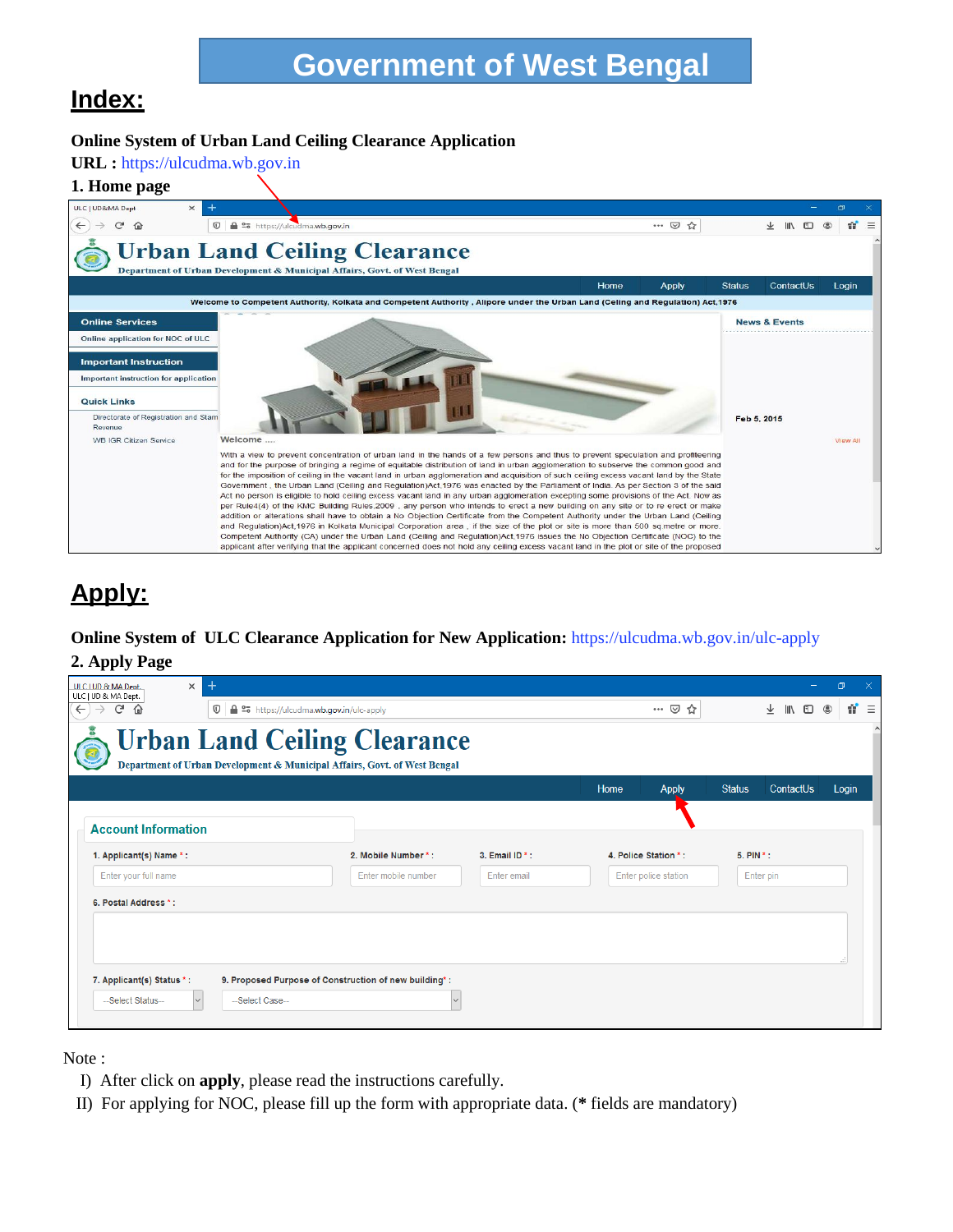- III) Please verify the data meticulously before final submission. Once you submit the form, you shall not be able to Update / change the data any more.
- IV) After final submission you will get a one time system generated **activation link** in your registered email. Then you have to click on the link to activate your application. If you do not activate your application, then the application will not be visible at the admin profile.
- V) After successful activation, you will get an **Application ID**. Please note and save the **Application ID** for future references.

### **Status :**

**Online System of ULC Clearance Application for status of Application :** https://ulcudma.wb.gov.in/ application-status **2. Status Page** 

| $^{+}$<br>$\times$<br>ULC   UD & MA Dept.                                                                        |               |                       |               |                       | $\Box$<br>$\times$ |
|------------------------------------------------------------------------------------------------------------------|---------------|-----------------------|---------------|-----------------------|--------------------|
| $\leftarrow$<br>G<br>⋒<br>$\mathbb O$<br>△ 25 https://ulcudma.wb.gov.in/application-status                       |               | $\cdots$ $\odot$<br>☆ |               | 业<br>$\parallel$<br>⊕ | $\equiv$<br>ŵ      |
| <b>Urban Land Ceiling Clearance</b><br>Department of Urban Development & Municipal Affairs, Govt. of West Bengal |               |                       |               |                       | ×                  |
|                                                                                                                  | Home          | <b>Apply</b>          | <b>Status</b> | ContactUs             | Login              |
| <b>Application Status</b>                                                                                        |               |                       |               |                       |                    |
| <b>Application Id:</b><br>Application Id<br>Search                                                               |               |                       |               |                       |                    |
| <b>Application Id</b><br>SI.No                                                                                   | <b>Status</b> |                       |               |                       |                    |
| <b>Application Id</b><br>SI.No                                                                                   | <b>Status</b> |                       |               |                       |                    |
|                                                                                                                  |               |                       |               |                       |                    |
|                                                                                                                  |               |                       |               |                       |                    |
|                                                                                                                  |               |                       |               |                       |                    |
|                                                                                                                  |               |                       |               |                       |                    |
|                                                                                                                  |               |                       |               |                       |                    |
|                                                                                                                  |               |                       |               |                       |                    |
|                                                                                                                  |               |                       |               |                       |                    |
| Developed and Design by IT & e-Gov, Cell of UD&MA Department. Govt of West Bengal                                |               |                       |               |                       | $\checkmark$       |

Note:

- I) After clicking on **status**, you can check the status of your application.
- II) To check your application status, you have to put the **Application ID** which you received in your registered mail at the time of successful activation and click on **search** button.
- III) After searching with proper **Application ID**, you will get the current status of your application.

\*\*Note\*\*

If your NOC is issued, at that time of search you shall also get status and also get the link for downloading NOC.

If your application is rejected at that time you shall also get status and a mail with rejection causes.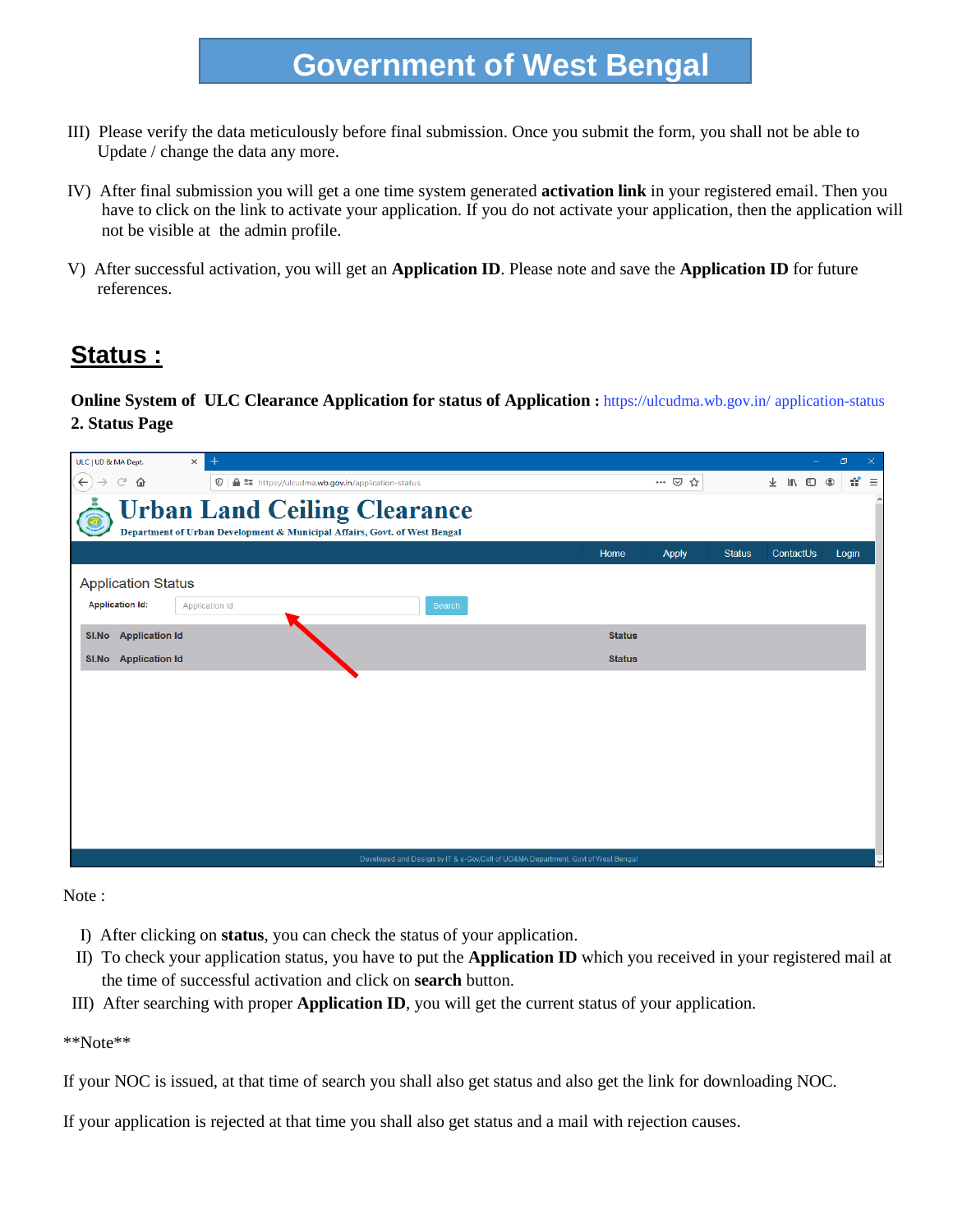### **How to apply :**

#### **Online System of ULC Clearance Application for important instruction Important Instruction for Apply**

1. You are applying in an online web portal for a No Objection Certificate (NOC) from the Competent Authority, Kolkata /Alipore under the Urban Land (Ceiling & Regulation) Act, 1976 in terms of Sub rule 4 of Rule 4 of the Kolkata Municipal Corporation Building Rules, 2009 in connection with your notice to Kolkata Municipal Corporation for erection or alteration of a building.

2. In case of more than one Applicant for NOC for a particular KMC premises, please enter the names of all the coapplicants in the designated box one after another by putting a comma in between the names of the applicants. Only a single Application will be required to be submitted for all the applicants for a particular KMC premises.

3. In case of more than one owner as on 17.02.1976 and also on present date , in the premises please enter the names of all the co-owners in the designated box one after another by putting a comma in between the names of the owners under column (g) and (i) of point no. 10 of the Application.

4. Any other features such as passage, pathways, garden, outhouse etc. under point No. 11, those should be mentioned separately and land areas are also to be mentioned separately e.g Boundary Walls-50 Sq. Mtrs., Out House- 100 Sq Mtrs in the designated boxes

5. Please enter the mobile number which you want to register in the system for future communications.

6. Please enter the email address you want to register in the system for future communications.

7. Please enter the specific Police station under whose jurisdiction the residential/ business/ corporate address of the applicant(s) you want to register in the system.

8. Please enter the proper address and PIN code of the residential/ Business/ Corporate address of the applicant(s) you want to register in the system.

9. In column no.13 please download the specimen of the Affidavit already provided and fill up the required fields of the said downloaded proforma of affidavit and upload the scanned image of the properly filled in Affidavit in .pdf format, duly sworn before the Judicial/ Executive Magistrate or a Notary Public on a Non-Jucicial stamp paper of Rs.10.00(ten) and the not applicable parts of the Affidavit, if any, in reference to your application, should be penned through neatly but in no case actual proforma affidavit should be changed.

10. You will be required to submit a Boundary Declaration duly registered by the Registering Authority and upload the scanned image of the said declaration in .pdf Format., in reference to your application, which will be asked by the Competent Authority through your registered E-Mail if any discrepancy is found in the purchased area, mutated area and the physically possessed area.

11. Please verify the application and data provided from your end thoroughly before final submission. No change/correction is possible after its final submission.

12. You will receive a link in your registered email address immediately after final submission of your online application. Please click the link to ensure successful submission of your application.

13. You will get a list of the required documents from the Competent Authority in your registered email address. The required documents are to be uploaded by you in the system in. pdf format within 7 days. For uploading please click in Status tab of the Homepage, put your Application ID and upload the documents one by one.